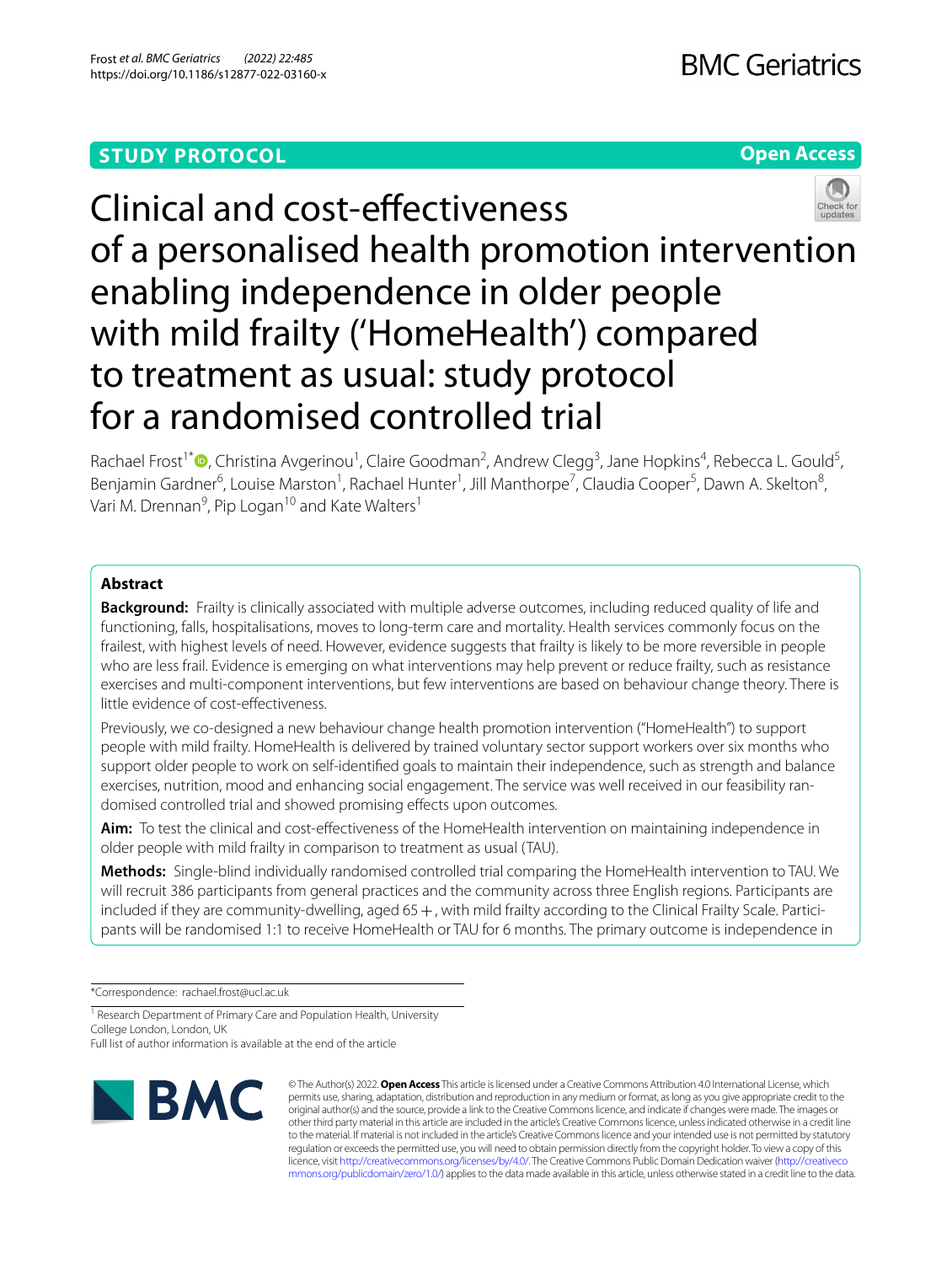activities of daily living (modifed Barthel Index) at 12 months. Secondary outcomes include instrumental activities of daily living, quality of life, frailty, wellbeing, psychological distress, loneliness, cognition, capability, falls, carer burden, service use, costs and mortality. Outcomes will be analysed using linear mixed models, controlling for baseline Barthel score and site. A health economic analysis and embedded mixed-methods process evaluation will be conducted.

**Discussion:** This trial will provide definitive evidence on the effectiveness and cost-effectiveness of a home-based, individualised intervention to maintain independence in older people with mild frailty in comparison to TAU, that could be implemented at scale if efective.

**Trial registration:** ISRCTN, [ISRCTN54268283](https://www.isrctn.com/ISRCTN54268283). Registered 06/04/2020.

**Keywords:** (3-10) frailty, RCT, Primary care, Ageing, Prevention, Community-dwelling, Behavioural change

## **Background**

Frailty is clinically defned as an accumulation of multiple deficits and a reduction in physiological reserves occurring across multiple body systems as we age, leading to poor recovery from even minor events, such as a urinary tract infection or non-injurious fall [\[1](#page-10-0)]. Frailty occurs in approximately 12% of people aged  $65 + \text{years}$  worldwide [[2\]](#page-10-1) and 14% of older people in England [[3\]](#page-10-2). It is associated with an increased risk of falls, disability, hospitalisation, moves to a care home, dementia, poor quality of life and death  $[4-7]$  $[4-7]$ . Healthcare costs are consistently estimated to be higher in frail older people compared to non-frail older people, largely as a result of increased inpatient costs [\[8](#page-10-5)[–10](#page-10-6)]. However, frailty can be understood as a continuum and reversal is possible  $[11]$  $[11]$  $[11]$ .

Exercise programmes, particularly resistance exercise and in combination with nutrition interventions, can reduce frailty in primary care settings [\[12](#page-10-8)]. Current international clinical practice recommendations for frailty support the use of a range of interventions, including: physical activity programmes based on resistance training; social support; development of comprehensive care plans addressing polypharmacy, sarcopenia, treatable causes of weight loss and fatigue; and protein or caloric supplementation if the person has lost weight or has evidence of malnutrition [[13\]](#page-10-9). Pharmacological treatments, vitamin D (unless the person is defcient), psychological therapies or hormone therapy are not currently recommended to treat frailty [\[13\]](#page-10-9).

Frailty is most commonly conceptualised using the Fried phenotype  $[14]$  or Rockwood scale  $[15]$  $[15]$ . The Fried criteria groups people experiencing more than three of fve possible frailty components as 'frail', and those with one or two components as 'pre-frail' [[14\]](#page-10-10). Pre-frailty is a risk-state which predisposes an individual to developing frailty  $[16]$  $[16]$ . The Rockwood scale classifies people from robust to severely frail, using either cumulative defcits or clinical observation  $[15]$  $[15]$  $[15]$ . There is a wide range of differences in functioning across the spectrum of frailty, and little guidance on where to target interventions, although a meta-analysis of 16 studies suggested that over an average of 3.9 years, those who are frail (using the Fried phenotype) are less likely to transition back to robustness than those who are less frail  $[11]$  $[11]$ . This suggests targeting earlier stages of frailty is likely to be a more successful approach to preventing decline.

Mild frailty is an intermediate stage on the Rockwood Clinical Frailty Scale where older people experience some loss of physiological reserves but can recover after a stressor event, typically feeling "slowed up", and requiring greater assistance in instrumental activities of daily living, e.g. cooking, shopping and money management [\[15](#page-10-11)]. Around 13% of older people can be classed as 'mildly frail' [\[15\]](#page-10-11). Mild frailty is associated with adverse outcomes, including a higher risk of death and moving into a care home [[15\]](#page-10-11), increased need for care at discharge from hospital [[17\]](#page-10-13) and poorer outcomes after post-surgical discharge [\[18](#page-10-14)]. Few interventional studies have targeted a mildly frail population with the aim of maintaining independence.

There is little focus in clinical guidelines on frailty prevention, apart from a brief reference to the use of exercise in pre-frailty to prevent frailty [\[13](#page-10-9)]. Few UK policies are directed 'upstream' to those who are less frail [\[12](#page-10-8)], although England's NHS Long-Term Plan [[19](#page-10-15)] clearly emphasises prevention and 'supporting people to age well', including proactively identifying those who would beneft from targeted support to maintain independence. Most studies on frailty prevention (generally targeting those who are pre-frail) have focussed on single or dual intervention domains, typically exercise plus or minus nutrition [[20,](#page-10-16) [21\]](#page-10-17). Multi-domain interventions including exercise and a range of other domains such as social, nutritional, cognitive training, or medication review show greater promise at reducing or preventing frailty and its related domains across a number of trials [[22](#page-10-18)[–25](#page-10-19)].

However, there is a lack of clarity on which strategies need to be adopted within interventions to maximise efectiveness, as well as absence of a clear theoretical basis, rigorous development process or stakeholder input in intervention development  $[26]$  $[26]$ . This can provide challenges when optimising or implementing interventions.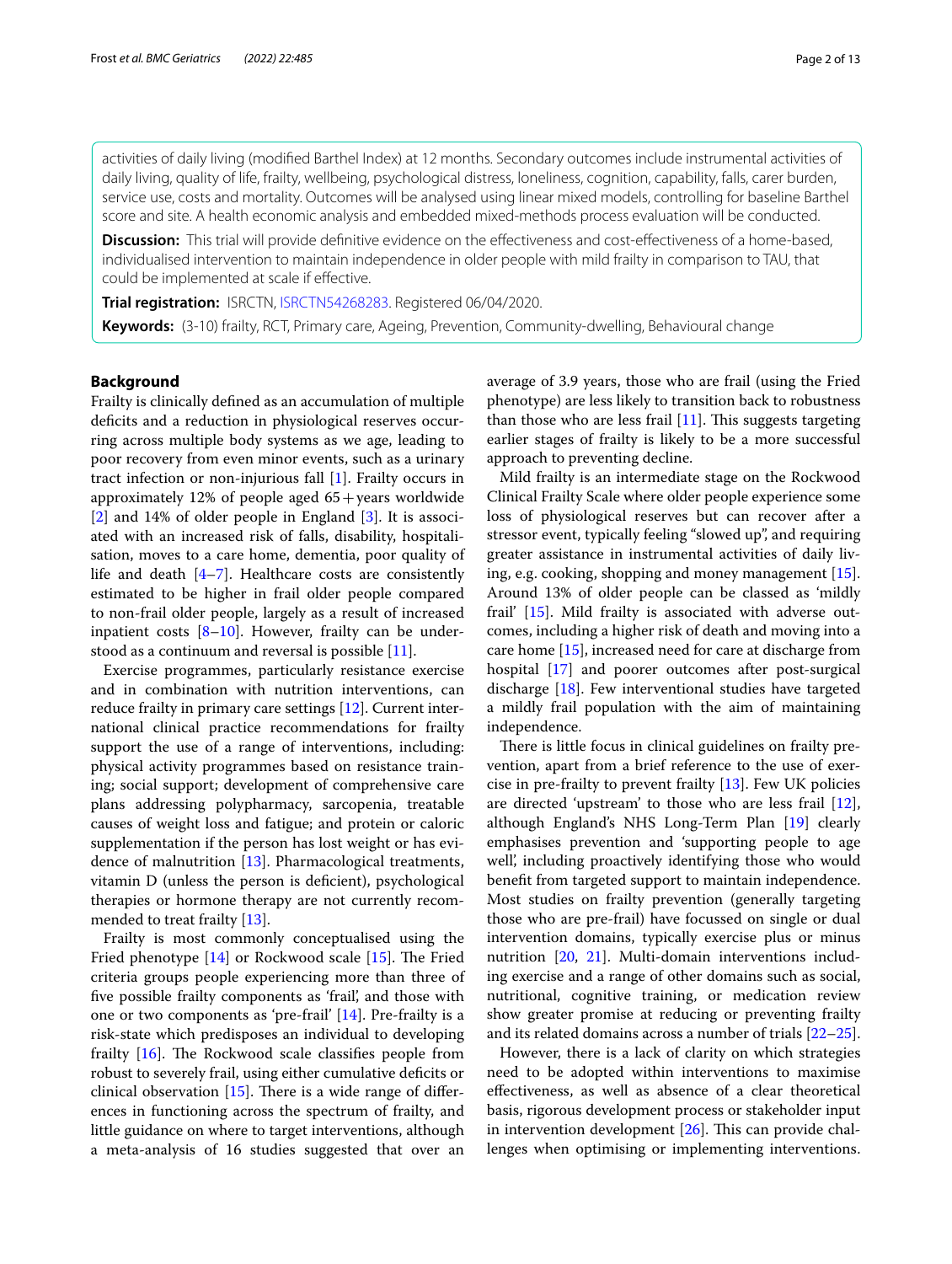Very limited evidence suggests group-based exercise interventions may be more efective than individual sessions, however this may not be feasible to deliver to those who are fnding leaving their home more challenging, and there is currently little guidance as to the optimal frequency, intensity, time and type of exercise interventions for frailty management or prevention  $[13]$  $[13]$ . More holistic approaches, such as comprehensive geriatric assessment with follow-up visits or preventative home visits, are promising [[27,](#page-10-21) [28\]](#page-10-22) but typically resource-intensive, requiring nurses or a multidisciplinary team, and so present challenges to delivery at scale. The limited number of cost-efectiveness studies available at present showed mixed results. Multidisciplinary team meetings with proactive care management across multiple domains targeted at frail older people, such as The CareWell programme or the Welcheren Integrated Care model, have not shown cost-efectiveness compared to usual primary care [\[29](#page-10-23), [30\]](#page-10-24). However a resistance training and nutrition education intervention for pre-frail and frail older people with diabetes produced cost savings and increased QALYs [\[31](#page-10-25)], whilst a cognitive behavioural intervention to reduce concerns about falls in frail older people was found to be cost-efective [\[32](#page-10-26)].

In response to these gaps in the evidence, in an earlier study we developed and feasibility tested an intervention to support independence in older people with mild frailty [\[33\]](#page-10-27), following Medical Research Council guidelines  $[34]$  $[34]$  $[34]$ . The HomeHealth service is a complex theory- and evidence-based behaviour change intervention, arising from an asset-based approach [\[35\]](#page-10-29), Baltes' model of ageing [\[36\]](#page-10-30) and behaviour change theory [\[37\]](#page-11-0). Assetbased approaches aim to maximise positive capability and maintain health promoting factors to enhance selfefficacy, problem-solving and coping, in order to retain reserves and functioning  $[35]$  $[35]$ . This contrasts to the more commonly used deficit-based approach, which focuses on individuals' problems and what they lack. Baltes' model of ageing suggests that successful ageing occurs when an older person prioritises realistic goals or activities that they want to maintain (selection), optimises how these can be performed (optimisation) and adjusts for limitations (compensation)  $[36]$  $[36]$ . The behaviour change theory component is based upon the COM-B model, which states that for any behaviour to take place, the person must have sufficient physical and psychological capability, social and physical opportunity and conscious or innate motivation [\[37](#page-11-0)]. COM-B provides a framework to link these factors to the specifc techniques needed to enable changes in behaviour.

The HomeHealth service is a home-based intervention that we developed based on a series of evidence reviews regarding intervention content and behaviour change techniques used in health promotion interventions for older people [\[26](#page-10-20), [33](#page-10-27), [38\]](#page-11-1) and qualitative research with older people with mild frailty, carers and healthcare professionals [[39](#page-11-2)]. It was then co-designed with a range of stakeholders, including older people, healthcare professionals, researchers and voluntary sector representatives [[33](#page-10-27)].

The HomeHealth service was tested in a feasibility randomised controlled trial (RCT) compared to treatment as usual (TAU, usual GP care), in which we recruited 51 older people with mild frailty from four UK general practices, 26 of whom received the intervention. The study successfully recruited within the expected timeframe, with 96% participants remaining in the study at 6 months and minimal missing data  $\left($  < 1%) [[33\]](#page-10-27). Our process evaluation indicated that the intervention was wellreceived according to participant interviews and a survey [[40\]](#page-11-3), feasible to deliver and had 91% attendance rates for appointments. The service was delivered at modest cost (£307—equivalent \$417/patient in Feb 2022). At 6 months we found signifcantly better functioning (Barthel Index;  $+1.68$ ,  $p=0.004$ ) and grip strength ( $+6.48$  kg, p=0.02), reduced psychological distress (GHQ-12; -3.92,  $p=0.01$ ) and increased capability-adjusted life years  $(+0.017, p=0.03)$  in the intervention arm compared to treatment as usual. There were no differences in other outcomes. Given the promising nature of the intervention, we aim to test the efectiveness and cost-efectiveness of HomeHealth in a defnitive trial across a wider range of participants, providers and contexts.

#### **Aims**

This trial aims to:

- 1. Test the clinical efectiveness of HomeHealth in maintaining independence in a RCT in comparison to TAU.
- 2. Determine the cost-efectiveness of HomeHealth in comparison to TAU.
- 3. Quantify the costs and savings of HomeHealth to different health and social care providers.
- 4. Explore the context, mechanisms and impact of the intervention for diferent populations (age, gender, deprivation, ethnicity, rurality) and barriers and facilitators to implementation at scale.

## **Methods**

We will carry out a two-arm, single-blind, parallelgroup RCT comparing HomeHealth to TAU, including a cost-efectiveness analysis and mixed methods process evaluation.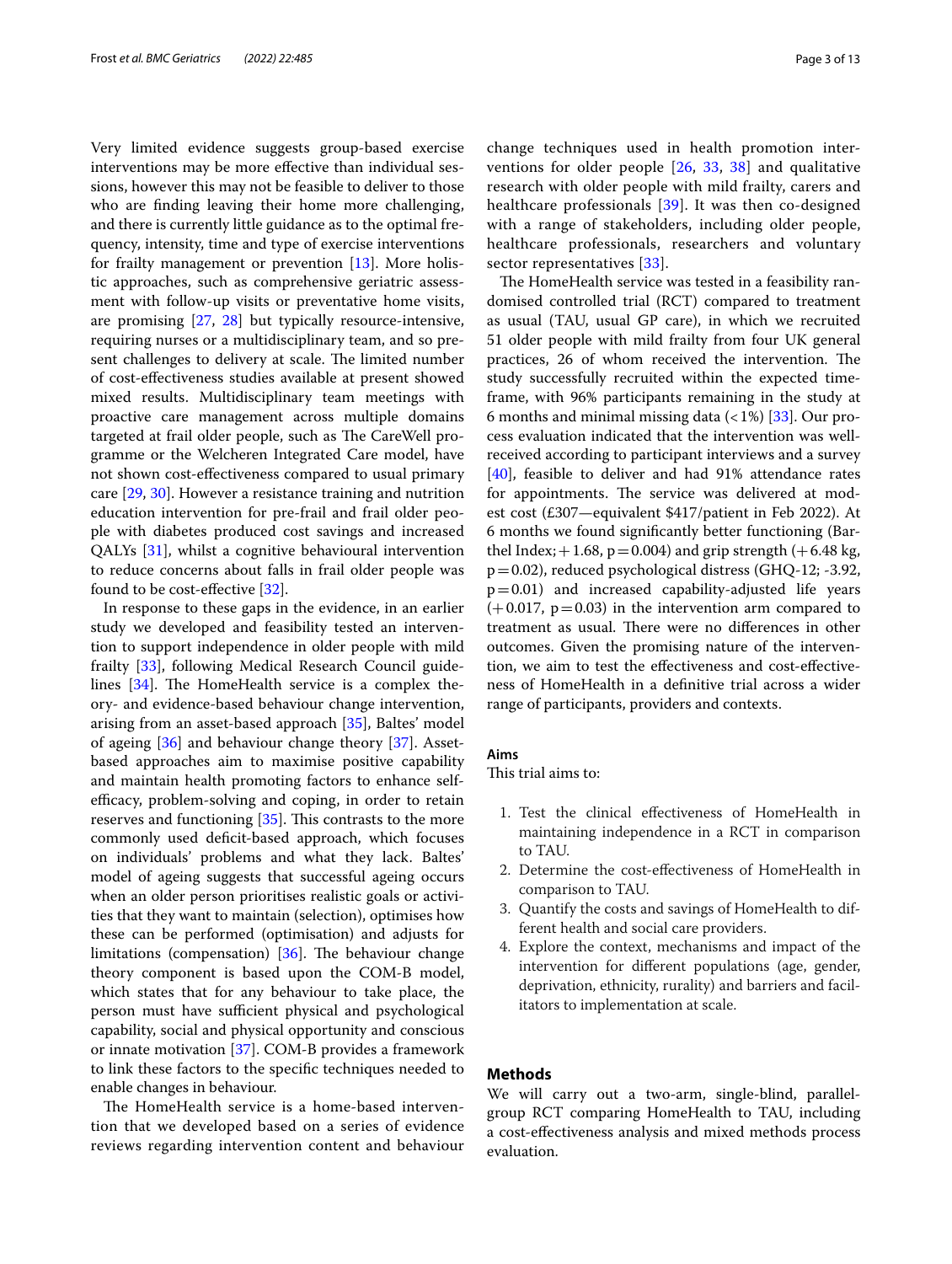#### **Eligibility criteria**

We will include community-dwelling older people (including those in sheltered or extra care housing – no care workers on site) aged  $65+$ who are registered with a general practice in the participating site area; scoring as 'mildly frail' on the Clinical Frailty Scale (CFS score of 5), which is defned as 'more evident slowing, who need help or support in higher order instrumental activities of daily living (e.g. fnances, heavy housework), with progressive impairment of outdoor mobility, shopping and housework' [\[15](#page-10-11)]; life expectancy of>6 months; and capacity to consent to participate.

We will exclude care home residents; people with moderate-severe frailty (CFS score of 6–9) or not frail (CFS score of 1–4); receiving palliative care; or already case managed (e.g. receiving a similar ongoing intervention from the voluntary sector or a community matron).

#### **Intervention**

A detailed breakdown of the HomeHealth service is provided according to the TIDIER checklist [\[41\]](#page-11-4) in supplementary fle [1.](#page-9-0) HomeHealth is delivered over approximately six appointments in the older person's home. Three appointments is considered a minimum dose, whilst participants could receive up to a maximum of 12 if they have particularly complex needs. These were originally planned to be delivered face-to-face with some telephone interim support, however they were adapted to be delivered by phone or video call, as needed, in light of the Covid-19 pandemic. If needed, internet-enabled tablets can be ofered to participants receiving the intervention remotely to facilitate communication.

HomeHealth follows an intervention manual. In the frst appointment, a HomeHealth worker comprehensively assesses the person, with a particular focus on socialising, mobility, nutrition and psychological wellbeing (including mood and memory), but including any other relevant issues (e.g. pain, continence, caring). Participants are encouraged to identify an outcome goal for the service that is important for them, and at either the frst or second appointment are encouraged to break this down into behavioural goals, which are then operationalised into SMART (specifc, measurable, achievable, relevant, timely) goals that are achievable in small steps over the course of the intervention. Goals can include a range of activities, such as home-based exercises based on the Otago programme (which shows efectiveness at reducing falls  $[42]$  and improving balance  $[43]$  $[43]$ ), identifying social activities to attend or making dietary changes to improve protein or calorie intake. The COM-B model [[37\]](#page-11-0) is used by the HomeHealth worker to assess capability, opportunity and motivation to achieve the behavioural goal and to identify any barriers, developing an action plan with the person as to how these might be overcome. These are documented on a Health and Wellbeing Plan, and self-monitoring forms (e.g. diaries) may be used to record completion of activities such as exercises. Where relevant, equipment (e.g. weights or resistance bands) or information resources (e.g. details of local social groups) is provided to the older person.

At each subsequent appointment, progress towards achieving goals is reviewed, with changes made as needed to resolve any issues or to extend goals (e.g. increasing repetitions or resistance in strength exercises). An emphasis is placed on how new behaviours could be maintained over time, and habit formation. Further goals may be identified over following sessions. There are no restrictions on accessing other services or treatments during the study period.

HomeHealth is delivered by trained HomeHealth workers, who are not required to have a specifc health or social care qualifcation but to have some experience in working with older people (for example, in the voluntary or not for proft sector). HomeHealth workers are based in local voluntary sector services in each area and are supervised by a centrally located Team Leader, in biweekly remote group supervisions with one-to-one support as needed. HomeHealth training is delivered entirely remotely as a blend of live and asynchronous content delivered by specialists in that area, including pre-recorded webinars and live seminars, activities and a strong emphasis on case-based discussions. The training time is intended to be equivalent to a one-week course. HomeHealth workers also have access to remote support from the expert course providers (in behaviour change, exercise for older people, nutrition and psychological wellbeing) via email for specifc queries on tailoring the intervention for individual clients.

The control arm will receive TAU. This is defined as standard care that any eligible patient aged  $65+$ would normally receive in England in primary care (e.g. contact with the GP or the practice nurse), including any other community or secondary care input as a result of referral by a GP. No mild frailty-specifc interventions are currently widely available in the UK.

#### **Setting and recruitment**

Participants will be recruited from general practices in England, in one of three areas (North Thames Region, East & North Hertfordshire and West Yorkshire). Practices will be asked to undertake list searches to identify those ftting the eligibility criteria above, using the frailty tool available to the practice (usually the Electronic Frailty Index) [[44](#page-11-7)], which will then be screened by clinicians to remove known ineligible patients. Practices will then send invitation letters, study leafets and reply slips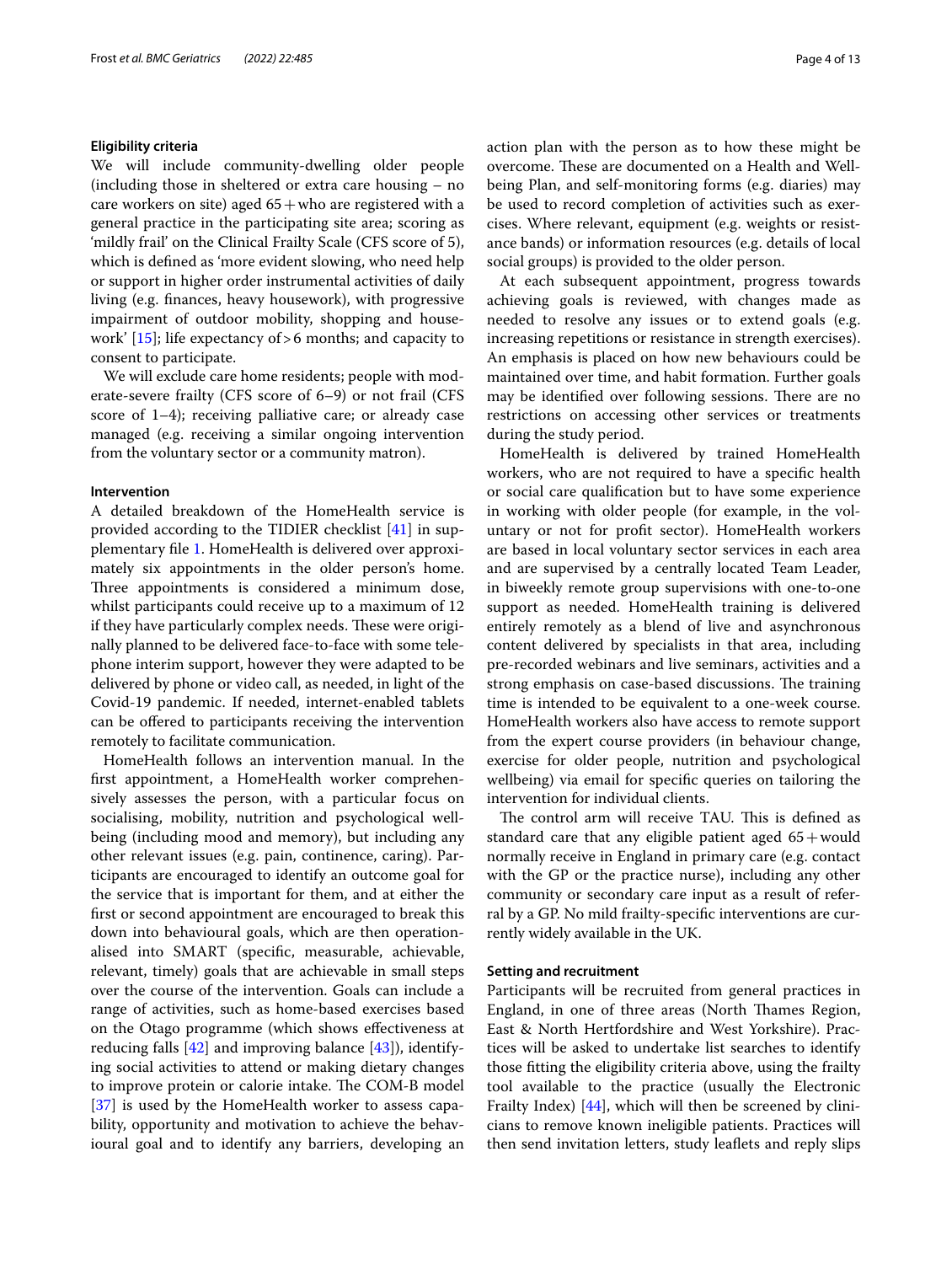to potentially eligible patients. Potential participants can also be referred to the study directly by clinicians in participating General Practices or local voluntary sector staf. We will undertake community-based recruitment such as presenting to local groups and providing leafets to relevant community organisations, targeting underserved populations to maximise diversity of our sample.

Researchers will telephone screen potential participants according to the inclusion criteria, and if eligible, will post an information sheet and invite them to an appointment (face-to-face or remote) to seek consent and undertake a baseline assessment. An interpretation service is available if required. After completion of a baseline assessment and confrmation of eligibility, participants will be randomised.

#### **Randomisation**

We will randomise participants 1:1 (stratifed by site) to receive the HomeHealth service or TAU. Randomisation will be carried out by unblinded staf members using the remote computerised web-based application 'Sealed Envelope', provided by UCL's Priment Clinical Trials Unit. Outcome assessors, the Chief Investigator, the Trial Manager and Trial Management Group members who are not site Principal Investigators or responsible for intervention delivery will be blinded to participant allocation.

## **Outcomes**

Clinical outcomes will be measured at baseline, 6 months and 12 months by a researcher blind to intervention status (see Table  $1$ ). Maintenance of blinding will be documented using a Researcher Perception form. Assessments will be completed face-to-face at the participant's home or remotely (by video or telephone), according to any government guidelines for prevention of Covid-19 infection and the participant's preferences. Assessments can be divided into two sessions if needed. Participants receive a £10 voucher (max 3) for completing each assessment. Data will be kept confdentially at sites and entered in a secure web-based database developed for the trial. A monitoring plan is in place to ensure data quality.

The primary outcome is the Modified Barthel Index (BI)  $[45]$  $[45]$  measured at 12 months, which is intervieweradministered with scoring based on discussions with participants. The BI measures an individual's ability to undertake basic Activities of Daily Living (ADLs) and is widely used, correlates well with need for home care [[64](#page-11-9)] and is considered a key outcome measure in frailty trials [[65\]](#page-11-10). It measures what people actually do as opposed to what they could do. Our intervention arm showed signifcantly higher scores than usual care in our feasi-bility RCT at 6 months [[33](#page-10-27)]. Our secondary outcomes and variables collected at each timepoint are reported in Table [1](#page-5-0).

The study was planned before Covid-19 (winter 2019) and we intended to conduct face-to-face research assessments, measuring frailty using handgrip strength (dynamometer), gait speed (time taken to walk a measured distance) and weight loss (measured using scales). Given the restrictions associated with the pandemic that were implemented in March 2020, we revised our protocol to use self-report measures (validated in older people across a range of frailty levels [\[47](#page-11-11)]) to enable remote assessments. When research assessments are conducted face-to-face, we will additionally carry out physical gait speed assessment  $(m/s)$  [\[66\]](#page-11-12) and grip strength assessment using a dynamometer (kg, highest score out of three trials) [\[67](#page-11-13)] to confrm the validity of the self-report measures in our population with mild frailty.

#### **Safety**

Researchers will collect Adverse Events (AEs) and Serious Adverse Events (SAEs) at 6-and 12-month timepoints, and participants will be encouraged to report any AEs or SAEs experienced between assessments by contacting researchers. HomeHealth workers (HHWs) will also report adverse events. All AEs and SAEs will be reviewed by a site Principal Investigator and/or Clinical Safety Lead (CSL), and all SAEs will be reviewed by the Chief Investigator. Only SAEs related to the intervention will be reported to the Sponsor. Researchers will not have access to relatedness assessments in order to maintain blinding. Relatedness to the intervention will be assessed by the site Principal Investigator and/or CSL in a blinded manner for AEs and SAEs reported by researchers, and unblinded for AEs and SAEs reported by HHWs. The reporting of SAEs will be monitored by Priment CTU. Pharmacovigilance standard operating procedures will be followed.

#### **Health economic evaluation**

Healthcare resource use (contacts with primary, community and secondary care, hospitalisations, procedures and medications) will be extracted from patient medical records. Service resource use not available from fles and wider services (e.g. of voluntary sector and social care) will be collected using a modifed Client Services Receipt Inventory (CSRI) [[63\]](#page-11-14) at 0, 6 and 12 months, asking about the previous 6-months. The CSRI has been modified based on the population in our feasibility study to include the range of services they may use (e.g. podiatry, opticians, hearing aids, dental care, physiotherapy, exercise classes, day care, etc.). Health and social care resource use will be costed using nationally published sources (PSSRU [\[68](#page-11-15)], NHS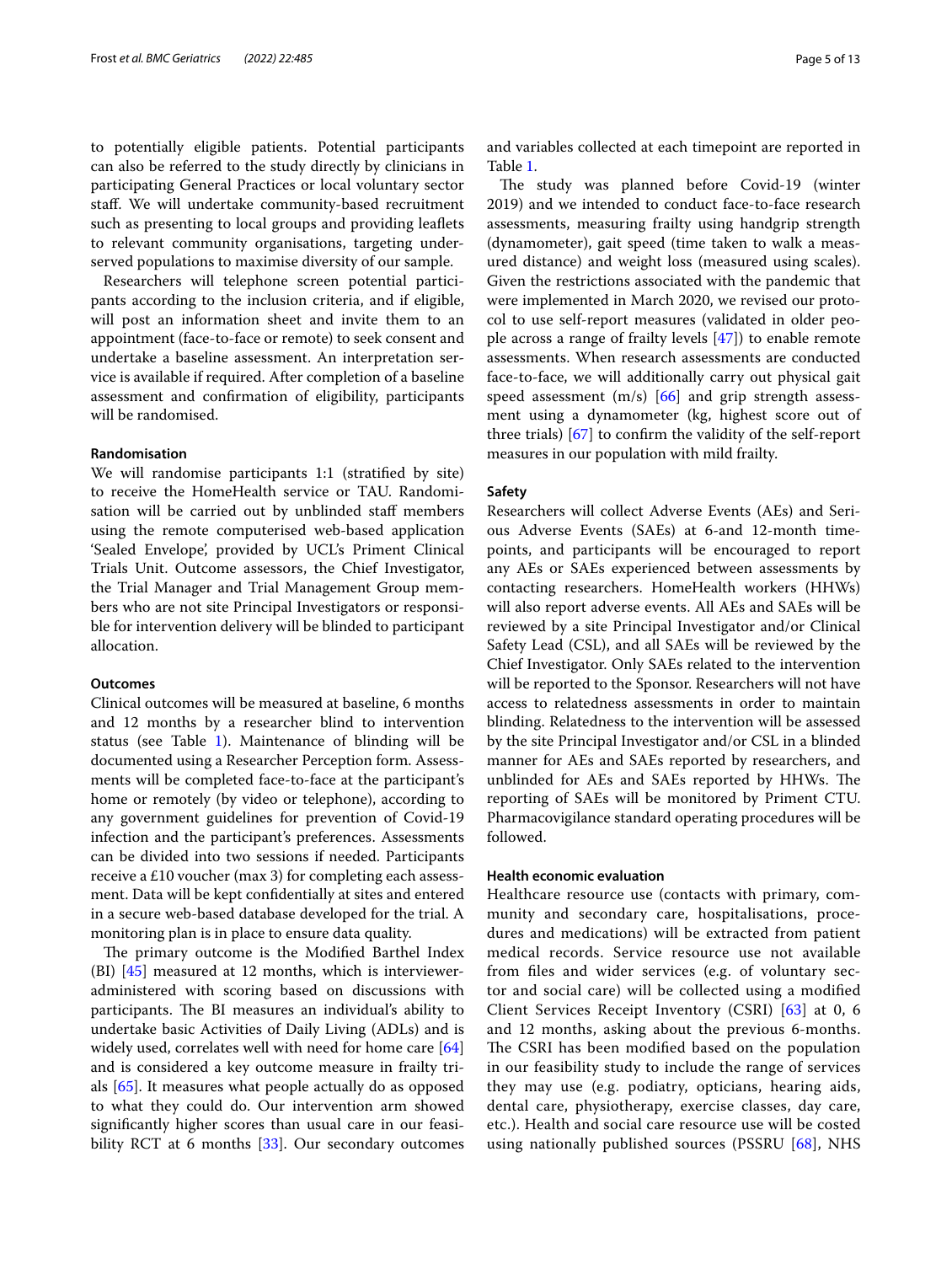## <span id="page-5-0"></span>**Table 1** List of data collected and timepoints

| Construct                                                                         | Measure used (supporting references) Baseline 6 months 12 months Anytime Extracted                                                                                              |   |   |   |   | from medical<br>notes |
|-----------------------------------------------------------------------------------|---------------------------------------------------------------------------------------------------------------------------------------------------------------------------------|---|---|---|---|-----------------------|
| Independence in ADLs                                                              | Modified Barthel Index [45]                                                                                                                                                     | ✓ | ✓ | ✓ |   |                       |
| Instrumental ADLs                                                                 | Nottingham Extended Activities of Daily<br>Living [46]                                                                                                                          | ✓ | ✓ | ✓ |   |                       |
| Frailty                                                                           | Fried Frailty Phenotype score [14]                                                                                                                                              | ✓ | ✓ | ✓ |   |                       |
| a.Gait speed                                                                      | Self-reported according to Op het Vald's<br>(2018) questionnaire [47]                                                                                                           | ✓ | ✓ | ✓ |   |                       |
| b. Grip strength                                                                  | Self-reported according to Op het Vald's<br>(2018) questionnaire [47]                                                                                                           | ✓ | ✓ | ✓ |   |                       |
| c. Physical activity                                                              | International Physical Activity Question-<br>naire-Elderly [48], quantified according to<br>the E guidelines [49]                                                               | ✓ | ✓ | ✓ |   |                       |
| d. Exhaustion                                                                     | Exhaustion questions from 7-item Centre<br>for Epidemiological Studies Depression<br>Scale "7. I felt that everything I did was an<br>effort,""20. I could not get going." [14] | ✓ | ✓ | ✓ |   |                       |
| e. Weight loss                                                                    | Weight loss question from the Mini-Nutri-<br>tional Assessment Short Form [50]                                                                                                  |   | ✓ | ✓ |   |                       |
| Quality of life and Quality-adjusted Life<br>Years                                | EuroQol-5D-5L [51]                                                                                                                                                              | ✓ | ✓ | ✓ |   |                       |
| Capability and Capability-adjusted Life<br>Years                                  | ICEpop CAPability measure for Older<br>people (ICECAP-O) [52]                                                                                                                   | ✓ | ✓ | ✓ |   |                       |
| Wellbeing                                                                         | Warwick-Edinburgh Mental Wellbeing<br>Scale (WEMWBS) [53]                                                                                                                       | ✓ | ✓ | ✓ |   |                       |
| Psychological distress                                                            | General Health Questionnaire-12 [54]                                                                                                                                            | ✓ | ✓ | ✓ |   |                       |
| Loneliness                                                                        | University of California, Los Angeles<br>3-item loneliness scale [55]                                                                                                           | ✓ | ✓ | ✓ |   |                       |
| Cognition                                                                         | Montreal Cognitive Assessment (MoCA)<br>[56] or telephone MoCA (remote items<br>only) [57, 58]                                                                                  | ✓ | ✓ | ✓ |   |                       |
| Falls                                                                             | ProFANE consensus definition [59]                                                                                                                                               | ✓ | ✓ | ✓ |   |                       |
| Mortality                                                                         | Medical notes or family report                                                                                                                                                  |   | ✓ | ✓ | ✓ |                       |
| Carer burden                                                                      | Adapted from adapted iMTA Valuation of<br>Informal Care Questionnaire [60]                                                                                                      | ✓ | ✓ | ✓ |   |                       |
| Demographics                                                                      | Questionnaire developed for trial                                                                                                                                               | ✓ |   |   |   |                       |
| Alcohol intake                                                                    | Alcohol Use Disorders Identification Test<br>- consumption (AUDIT-C [61])                                                                                                       | ✓ |   |   |   |                       |
| Deprivation level                                                                 | Local area Index of Multiple Deprivation<br>based on postcode [62]                                                                                                              | ✓ |   |   |   |                       |
| Smoking status                                                                    | Single question                                                                                                                                                                 |   |   |   |   |                       |
| Covid-19 status                                                                   | Questions on infection status and ongo-<br>ing symptoms                                                                                                                         |   |   |   |   |                       |
| Unpaid care and use of primary and com-<br>munity health and social care services | Modified Client Services Receipt Inven-<br>tory $[63]$                                                                                                                          | ✓ |   |   |   |                       |
| Use of health services, medications and<br>number of long-term conditions         |                                                                                                                                                                                 |   |   |   |   |                       |
| Adverse events                                                                    |                                                                                                                                                                                 |   | ✓ | ✓ |   |                       |

Reference Costs [[69\]](#page-11-16) and the British National Formulary [\[70\]](#page-11-17)). We will additionally ask about unpaid and paid (state and out-of-pocket) carer time for specifc activities of daily living, using an adapted iMTA Valua-tion of Informal Care Questionnaire (iVICQ) [\[60](#page-11-18)]. This will be costed as the cost of face-to-face local authority-funded homecare worker time to refect the fact that if this care were to be reduced homecare workers would be the alternative to unpaid carers providing this assistance.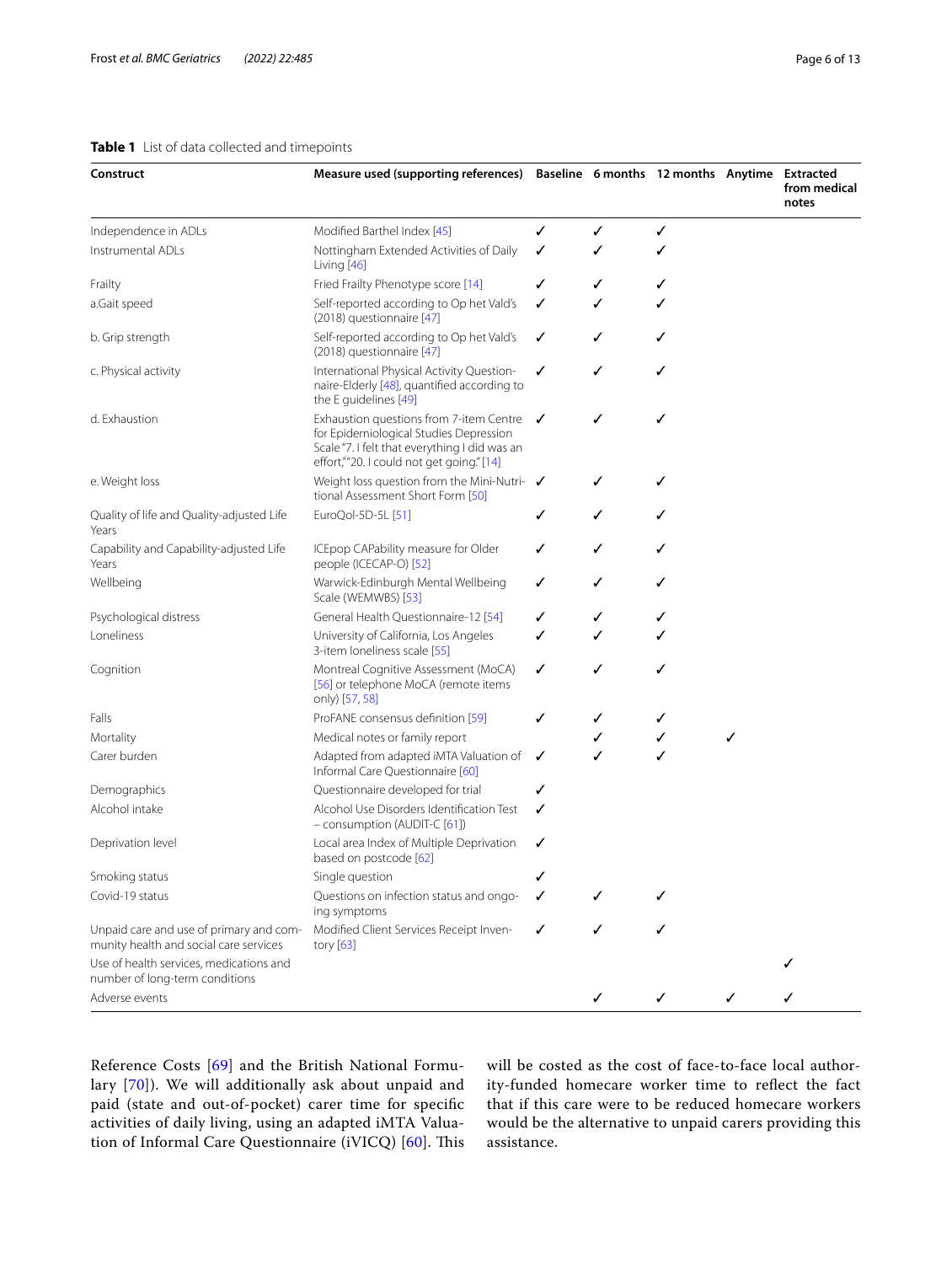Intervention costs (including staff training, administration, supervision and delivery) will be included in the costs of the intervention group.

#### **Process evaluation**

The process evaluation will collect quantitative and qualitative data alongside the main trial. Feedback on service delivery (e.g. fdelity) will not be given to service providers or other team members until after trial completion. An independent researcher will carry out up to 40 semistructured audio-recorded interviews with participants receiving the service, service providers and other stakeholders, using topic guides developed with our public and patient involvement and engagement (PPIE) representatives and stakeholders from our implementation group. We will additionally explore the impact of remotely delivering the service in the time of Covid-19 and its infuence upon participant and provider experiences.

HomeHealth workers will keep an ongoing record of service delivery process data, including number of appointments attended, modality, technical issues experienced if delivering remotely, duration and reasons for non-attendance. Goals will also be recorded, and will be coded into mobility, psychological, social, memory, nutrition or other. We will ask providers to rate progress towards achieving goals, including 0–2 ratings for each SMART goal  $(0=$ no progress, 1 partially met/some progress, 2=met/exceeded goal) and goal attainment scaling for outcome goals (from -2 (much less than expected progress) to  $+2$  (much more than expected progress) [\[71\]](#page-11-34)). Fidelity will be assessed through fdelity checklists, developed for this intervention and based on what should be included at each appointment. These will be completed after each appointment by HomeHealth workers. We will record all audio appointments, and independently verify fdelity using the same checklist by a trained rater, who will check recordings for all appointments from 10% individuals receiving the intervention.

We will also utilise trial data to explore mechanisms of impact, including demographic data to assess reach and outcome data to assess whether setting goals on one topic will afect the hypothesised linked outcome (e.g. psychological goal and psychological distress scores).

## **Sample size**

We are aiming to recruit a sample size of 386 people (193 per arm). This will provide 90% power at the 5% significance level to detect a minimum clinically important diference of 1.85-points [\[72](#page-11-35)] in the BI, with a standard deviation (SD) of 5. We found a SD of 3 in the feasibility RCT, however in frail populations larger SDs have been reported [[20](#page-10-16), [22\]](#page-10-18) so we have conservatively assumed a larger SD. Using 90% power and 5% signifcance level,

this would require 308 people (154 per group). Attrition was minimal (6%) over 6 months in our feasibility study, however other studies have reported higher attrition rates with longer follow-up  $[8]$  $[8]$  so we have conservatively assumed 20% attrition over 12 months. The first six months will form a pilot phase based on site-specifc and overall recruitment rates (target red<80, amber 80–159, green  $160+$ ), with measures put in place if we are not recruiting at 'green'.

We have not adjusted for clustering by therapist (HomeHealth worker) as we anticipated that this will be minimal and non-signifcant. No trials in those with mild frailty have reported intraclass correlation coefficients (ICCs) for therapist clustering, only clustering by GP practice in cluster RCTs in older community-based general populations [[73\]](#page-11-36). Unpublished PhD thesis data examining therapist efects in a secondary analysis of a cluster exercise trial in older people [\[74](#page-11-37)] did not fnd significant clustering by therapist (ICC 0.01,  $P = 0.54$ ).

## **Participant timelines**

Participants will be involved in the RCT for 12 months. Participants will be randomised within four weeks of completing the baseline assessment to HomeHealth or TAU and 6 months (i.e. end of intervention) and 12 months after randomisation all participants will be invited to undertake outcome assessments. With participants' consent, data on healthcare usage, long term conditions and medications will also be extracted from their medical notes. Approximately 20 intervention arm participants will also be asked to take part in a process evaluation interview after their 12-month assessment.

#### **Statistical methods**

A detailed statistical analysis plan, including the health economic analysis, will be developed a priori and reviewed and approved by the Trial Steering Committee. All analyses will be by intention to treat. As missing data in the feasibility study were low and there are few gains to multiple imputation in RCTs [[75](#page-11-38), [76\]](#page-11-39), imputation will not be used. We will descriptively summarise participants' baseline characteristics using appropriate summary statistics (mean and SD, median and interquartile range or proportions) by randomised group.

The primary outcome (BI score at 12 months) will be analysed using linear mixed models, including 6 and 12-month data, controlling for baseline BI score and site (the stratifcation variable). Assumptions will be checked and appropriate transformations or analogous models will be used if the assumptions of linear models are violated. The ICC will be reported. Continuous secondary outcomes will be analysed using similar linear mixed models to the primary outcome, including 6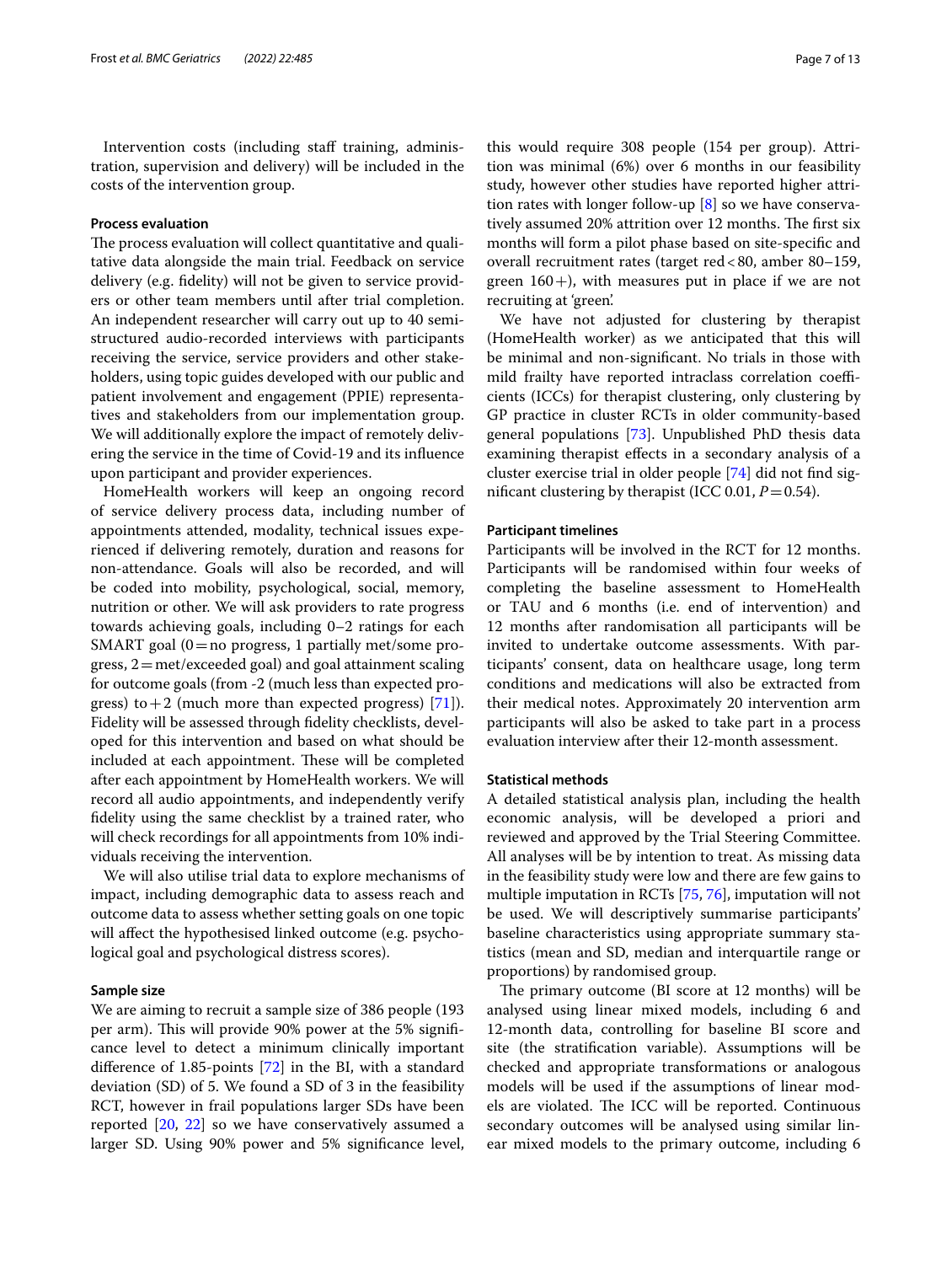and 12-month data and controlling for outcome baseline score and site. Dichotomous outcomes (death and exhaustion) will be analysed using logistic regression. Falls will be analysed using Poisson regression or an analogous alternative if the assumptions for Poisson are not met. If it is not possible to use Poisson regression or an analogous alternative, then we will consider dichotomising falls and analysing in a similar way to other dichotomous outcomes. If there are too few events to perform statistical modelling for falls or the other dichotomous outcomes, they will be reported descriptively.

We will examine baseline predictors of missingness for the primary outcome and include any signifcant predictors of missingness in a supportive analysis to restore the missing at random assumption using a similar model to the primary analysis. All analyses will be complete case. We will also perform a complier average causal efects (CACE) analysis after unblinding using a threshold dosage of 3+sessions for compliance to determine the average treatment efect of participants who would have adhered to the protocol regardless of how they were randomised.

For the process evaluation, we will carry out a number of exploratory analyses, including whether those who get a therapeutic dose of HomeHealth  $(3+$ sessions) have higher BI at 12 months; whether choice of goal impacts on related outcomes (e.g. social goal and UCLA-3 score) and whether progress towards goals is associated with higher BI scores. If sufficient data are available, we will explore the impact of remote delivery vs. face to face delivery on outcomes. We will descriptively summarise service delivery data (e.g. appointments attended) and compare the demographics of those recruited to the expected population to assess intervention reach. Qualitative data will be analysed using codebook thematic analysis [[77\]](#page-11-40), involving multiple multidisciplinary team members (including Patient and Public Involvement and Engagement (PPIE)), and barriers and facilitators to implementation will be explored using Normalisation Process Theory [[78\]](#page-11-41).

For the health economic analysis, we will calculate the mean incremental cost per quality adjusted life years gained (QALYs) using EQ-5D-5L and the relevant UK tarif. QALYs will be calculated from the EQ-5D-5L as the area under the curve adjusting for baseline [\[74](#page-11-37)] with site as a fxed efect in line with the analysis of the primary outcome. We will also report Years of Full Capability (YFC) using ICECAP-O and its respective tarif for the duration of the trial. YFC will be calculated according to the most current guidance  $[79]$  $[79]$  $[79]$ . The primary analysis will be the incremental cost per QALY gained from a health and personal social services cost perspective, with secondary analyses reporting the incremental cost per YFC gained, and calculating incremental costs from a wider cost perspective to capture the impact on carers and any patient/carer out of pocket costs for health and social care. Means and 95% confdence intervals will be based on bootstrapped results. We will adjust diference in total cost at 12 months by baseline values [\[80\]](#page-12-0) with site as a fxed efect and a random efect for therapist clustering.

EQ-5D-5L, ICECAP-O, QALYs and YFC, resource use and costs will be summarised descriptively. Costefectiveness acceptability curves and cost-efectiveness planes will be reported to represent the probability that the intervention is cost-efective compared to TAU for a range of cost-efectiveness thresholds for a QALY and YFC gained. Seemingly unrelated regression will be used to account for the correlation between costs and QALYs/ YFC. A range of sensitivity analyses will be conducted for any assumptions. Procedures for handling missing data will follow those of the statistical analysis.

We will carry out a budget impact analysis, developing a tool for funders or commissioners to use to assess the yearly costs to their budget of implementing Home-Health in a range of diferent commissioning models. Due to the paucity of long-term data upon which to base assumptions regarding efectiveness over time, we will explore alternative scenarios, including: 1) assuming constant effectiveness of the intervention over five years, 2) initial further gains in year 1–2 (if care home moves and hospital admissions are avoided) followed by a depreciation in efect, and 3) a slow decline in efectiveness over time. We will also include the impact of further assumptions such as the grade of intervention delivery staf, training costs and patient case load, taking into account the size and composition of the relevant local population. We will model scenarios for potential costs to the NHS if aspects of the intervention were commissioned by a third sector organisation, or if commissioned as part of publicly funded social care, the impact on local authorities.

#### **Patient and public involvement and engagement (PPIE)**

PPIE members are involved at all stages of the project. PPIE is led by JH (PPIE lead) and RF (academic lead for PPIE), who maintain regular contact regarding the trial and PPIE activity. Three PPIE members, two of whom were involved in the earlier feasibility study, were involved in developing the grant application, and they will join an Implementation Group that will look at service delivery and how to facilitate implementation throughout the trial and in future (if efective). JH attends all Trial Management Group meetings and two other PPIE members are invited to attend when of interest. JH reviewed the Participant Information Sheet, consent form and study leaflets prior to ethics submission. Three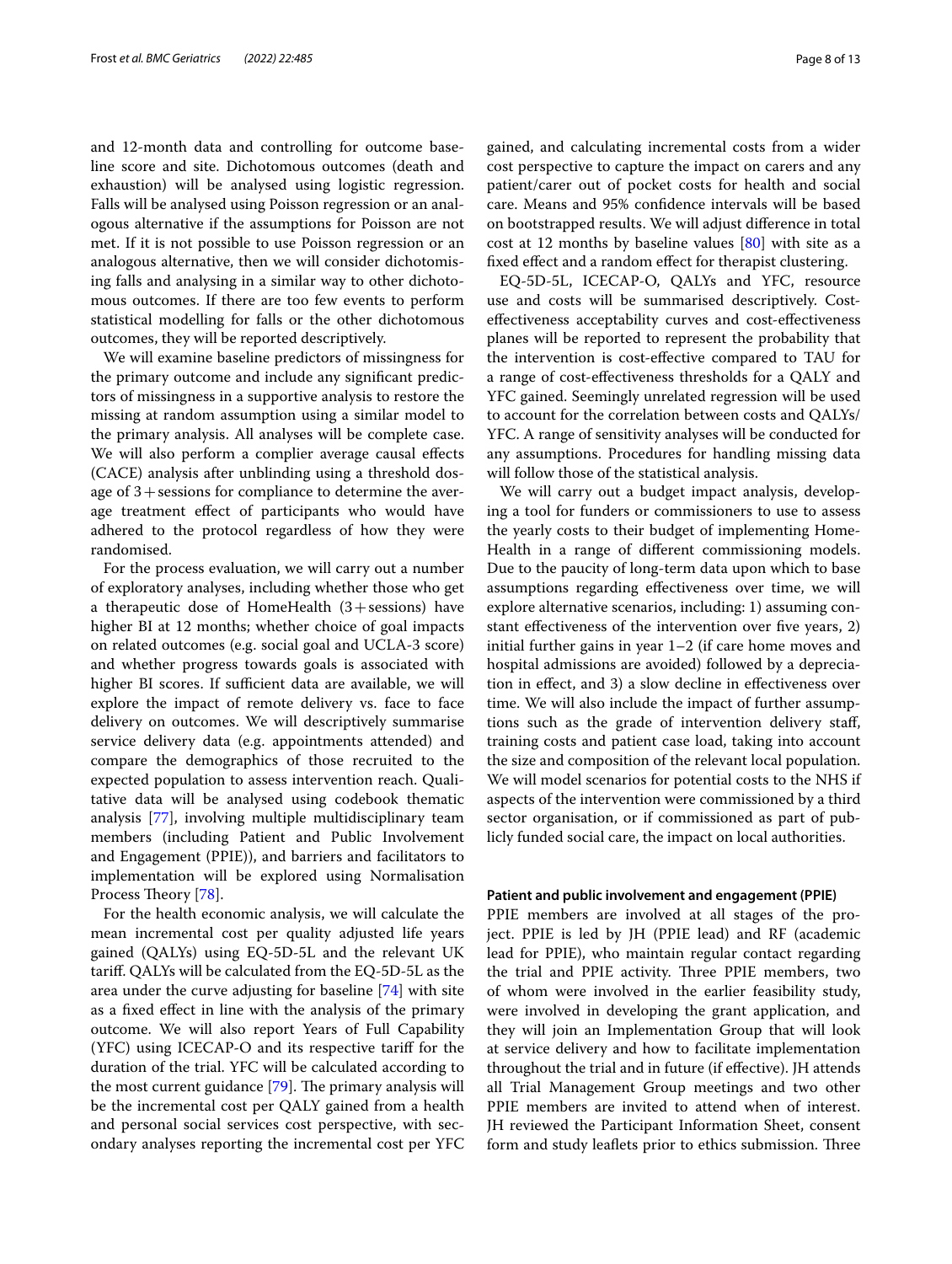further independent PPIE members also sit on the Trial Steering Committee.

JH, who is blind, and another PPIE member, who is hearing-impaired, have also helped research assistants to pilot remote consent and baseline assessments over phone or zoom in order to optimise the research process. With regards to training HomeHealth workers, two PPIE members drafted a section of the intervention manual regarding remote communication with older people, and JH was involved in a remote exercise training demonstration video.

PPIE members have repeatedly raised the issue of the difficulties of under-represented groups participating in the study such as those with limited English or who lack digital confdence or the necessary equipment or broadband connection. Aiming to address this problem, the study will provide internet enabled tablets to participants receiving the intervention, if needed, to enable better communication, particularly for aspects of the intervention such as exercise. Language is not an exclusion criteria for the trial, and a translation service has been set up for use in screening, baseline assessments and intervention delivery, and bilingual staff members at sites will provide interpreting support if needed.

#### **Oversight & monitoring**

HomeHealth RCT has an independent Trial Steering Committee and independent Data Monitoring and Ethics Committee (DMEC). Both committees will meet twice yearly to review the trial and make recommendations. The DMEC will review all safety data from the trial. There are no planned interim analyses.

#### **Ethics**

The study has been approved by the Health Research Authority Social Care Research Ethics Committee (ref 20/IEC08/0013). Any amendments will be approved by the sponsor and communicated to all sites and the Health Research Authority. Researchers will seek audio recorded verbal consent (if remote) or written consent (if face-toface) from all participants after being sent an information sheet and given the opportunity to ask questions to the researcher. Researchers will be trained in Good Clinical Practice and the Mental Capacity Act 2005. If a participant loses capacity during the study, we will retain them in the study if they have consented to this at baseline and if a personal or nominated consultee can be identifed to advise on whether they would likely want to continue and to support them with assessments. Any concerns about participants' welfare will be discussed with KW or CA (practising GPs) or AC (practising geriatrician) or intervention supervisors and appropriate local services informed with the participant's consent where possible.

#### **Dissemination**

Trial results will be disseminated through academic publications and conferences in the felds of geriatrics, gerontology and primary care. We will present fndings in appropriate local forums for health and social care professionals, voluntary sector services and local interest and service user groups. The study results will also be made available in an accessible format using age appropriate and user-friendly language. Participants who have indicated they are interested in the results will be sent a summary of the findings. The trial is registered in the ISRCTN database, which will be updated as appropriate.

## **Discussion**

This RCT will evaluate the effectiveness of an intervention focused on behaviour change for maintaining independence in older people with mild frailty at 12 months. This intervention provides a novel approach due its inclusion of multiple domains (mobility, nutrition, psychological and social); focus on behaviour change and maintenance; and theoretical basis and rigorous development process, including co-production workshops with a wide range of stakeholders and public involvement. HomeHealth is also delivered by the voluntary sector using trained, non-specialist support workers. In the UK, the voluntary sector typically delivers related services such as care navigation and social prescribing services, indicating this is likely to be a scalable and sustainable approach. In current practice, exercise and nutrition services are usually provided separately and may not be tailored to those who are becoming frail. HomeHealth provides a more holistic approach targeted at a specifc population in order to prevent decline, and has been adapted for any Covid-19 restrictions and more remote delivery if needed.

This trial will provide important evidence regarding the efectiveness and cost-efectiveness of HomeHealth. Our primary outcome is independence as measured by the Barthel Index, a key outcome for older people that measures actual activity [[65\]](#page-11-10). Frailty trials are increasingly using the Fried phenotype as an outcome, however, currently this lacks validation, it is restricted by a score of 0–5 for components of frailty and its meaningfulness to older people is unknown. Loss of independence in activities of daily living indicates a need for care and support, so as well as being meaningful for older people, this will also provide important information for health and social care.

HomeHealth targets a population early in the frailty trajectory, with a relatively low resource intervention. This has the potential to reduce the demand on health and social care, which we will explore through a health economic analysis, including a budget impact analysis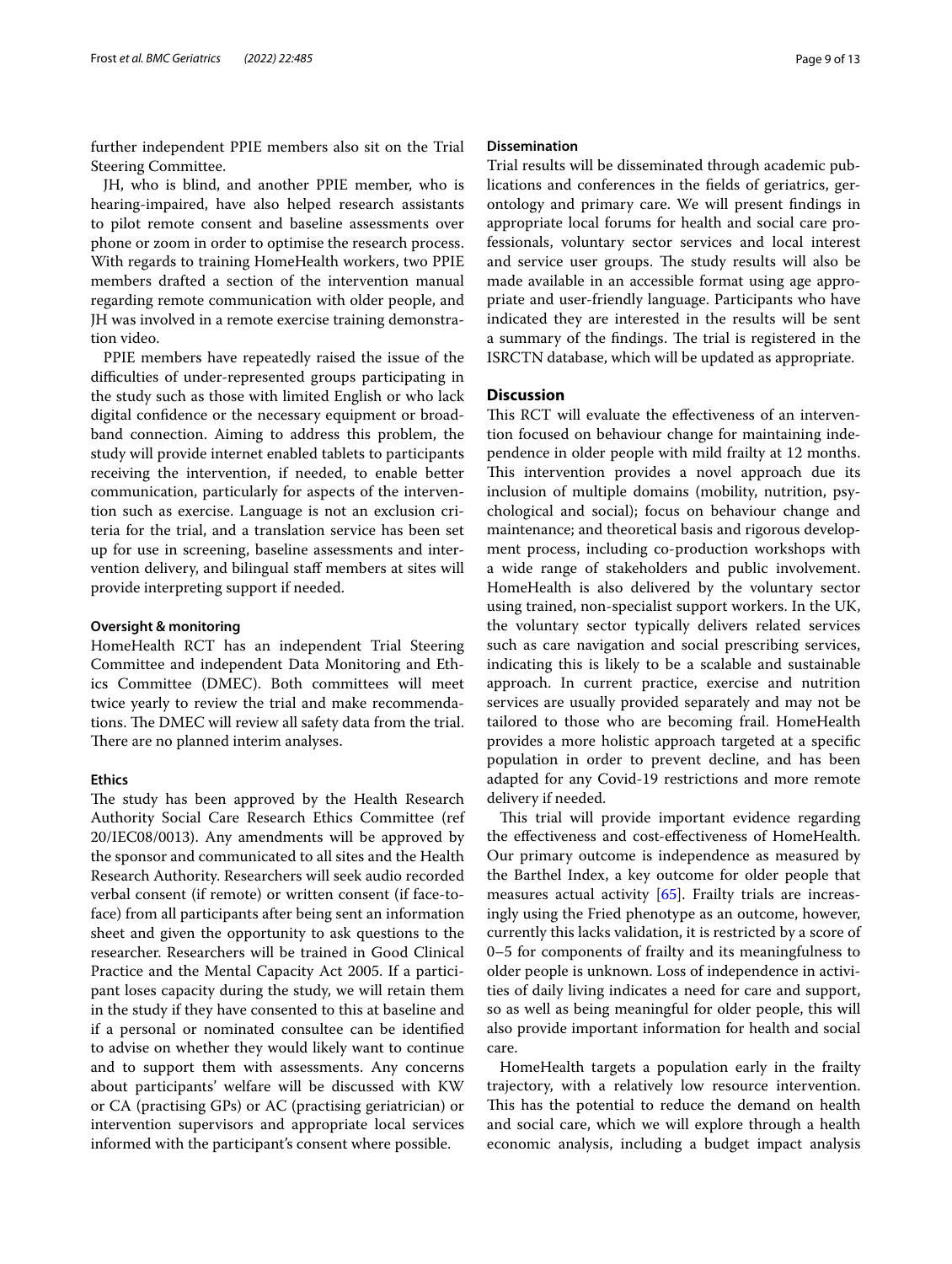across health and social care sectors. This will provide vital evidence for commissioners' decision making. If efective and cost-efective, HomeHealth is a manualised intervention with an established training package and supervision structure that could quickly be commissioned, scaled up and implemented in UK and other similar primary care/voluntary sector settings. Our process evaluation, which will explore equity of access, context and mechanisms, will facilitate planning of service implementation and adaptation to local contexts. We have also formed an implementation group including providers and key stakeholders, who will meet throughout the trial to make recommendations about how HomeHealth can best be implemented more widely.

### **Limitations**

As HomeHealth is a behaviour change intervention, participants cannot be blinded to arm allocation, which may bias participant reported outcomes. Researchers carrying out assessments and key trial management staf will be blinded to arm allocation to reduce the risk of bias. Systems and strategies to maintain blinding will be put in place (e.g. remote outcome assessments with an alternative blinded researcher from another site, where a researcher becomes accidentally unblinded during the course of the study).

HomeHealth showed promise of efectiveness in the initial feasibility study [\[33](#page-10-27)]. However, it should be noted that a number of adaptations were needed for trial processes and the intervention in light of the Covid-19 pandemic, including making provisions for remote intervention delivery and remote assessments. The context of the trial also changed due to the pandemic (e.g. TAU, including access to routine services, and levels of social isolation have changed). Our process evaluation will explore the impact of this, in order to inform future recommendations.

A larger number of intervention providers will be delivering the HomeHealth service than in the feasibility study, which may afect consistency across participants or sites. In order to reduce the risk of drift, HomeHealth workers will have regular case-based supervision from a centrally located Team Leader and we will calculate ICCs to explore therapist efects. Fidelity of delivery will also be explored in the process evaluation.

#### **Abbreviations**

ADL: Activities of daily living; AE: Adverse Event; BI: Barthel Index; CFS: Clinical Frailty Scale; COM-B: Capability, Opportunity, Motivation and Behaviour; CSRI: Client Services Receipt Inventory; CSL: Clinical Safety Lead; DMEC: Data Monitoring and Ethics Committee; EQ-5D-5L: Euro-Qol-5D-5L; GHQ-12: 12 Item General Health Questionnaire; GP: General Practitioner; ICC: Intraclass Correlation Coefficient; ICECAP-O: ICEpop CAPability measure for Older people; ISRCTN: International Standard Randomised Controlled Trial Number; MoCA:

Montreal Cognitive Assessment; NHS: National Health Service; PPIE: Public and Patient Involvement and Engagement; QALY: Quality-adjusted Life Year; RCT: Randomised Controlled Trial; SAE: Serious Adverse Event; SD: Standard deviation; TAU: Treatment as Usual; t-MoCA: Telephone Montreal Cognitive Assessment; UCL: University College London; UK: United Kingdom; WEMWBS: Warwick-Edinburgh Mental Wellbeing Scale; YFC: Years of Full Capacity.

#### **Supplementary Information**

The online version contains supplementary material available at [https://doi.](https://doi.org/10.1186/s12877-022-03160-x) [org/10.1186/s12877-022-03160-x.](https://doi.org/10.1186/s12877-022-03160-x)

<span id="page-9-0"></span>**Additional fle 1: Supplementary Table 1.** TIDIER checklist forHomeHealth

#### **Acknowledgements**

This report is independent research supported by the National Institute for Health and Care Research ARC North Thames and ARC East of England. The views expressed in this publication are those of the author(s) and not necessarily those of the National Institute for Health and Care Research or the Department of Health and Social Care.

#### **Authors' contributions**

KW, RF, CA, CG, AC, JH, BG, LM, RH, JM, CC, DAS, VD and PL conceptualised the idea and applied for funding. KW, CA, RF, JH, RG and BG developed training and procedures for the intervention. LM and RH drafted the statistical and health economic analysis plan, which has been reviewed by all authors. RF drafted the manuscript and all authors read and approved the fnal manuscript.

#### **Funding**

This RCT is funded by the NIHR Health Technology Assessment (NIHR128334). The views expressed are those of the authors and not necessarily those of the NIHR or the Department of Health and Social Care. This funding source had no role in the design of this study and will not have any role during its execution, analyses, interpretation of the data, or decision to submit results. Health Technology Assessment Programme,NIHR128334,Kate Walters

#### **Availability of data and materials**

The datasets generated and/or analysed during the current study during this study will be included in the subsequent results publication. Access to the quantitative datasets generated and/or analysed during the current study will be included in the subsequent results publication, where they can be suffciently de-identifed for data-sharing and conform to ethics and data governance requirements. The primary qualitative data will not be shared as it is not possible to de-identify this data sufficiently and retain the integrity of the data.

#### **Declarations**

#### **Ethics approval and consent to participate**

The study has been approved by the Health Research Authority Social Care Research Ethics Committee (ref 20/IEC08/0013). All participants will provide informed written or verbal consent to participate in this study. Written consent is prioritised as the preferred method of consent, however when carrying out remote baseline assessments, if written consent is not practical audio recorded verbal consent will be used. For verbal consent, each line of the consent form is read out and the participant verbally indicates agreement or disagreement (if an optional item, such as consent for being approached for further research). Recorded consent is retained as source data for consent and a transcript of the consent is sent to the participant and their GP. These procedures were put in place to mitigate the effects of the pandemic on the trial and were outlined to and approved by the ethics committee.

#### **Consent for publication**

Not applicable.

#### **Competing interests**

Professor Claire Goodman is a NIHR Senior Investigator. Professor Dawn Skelton is a Director of Later Life Training Ltd, a not-for-proft Company that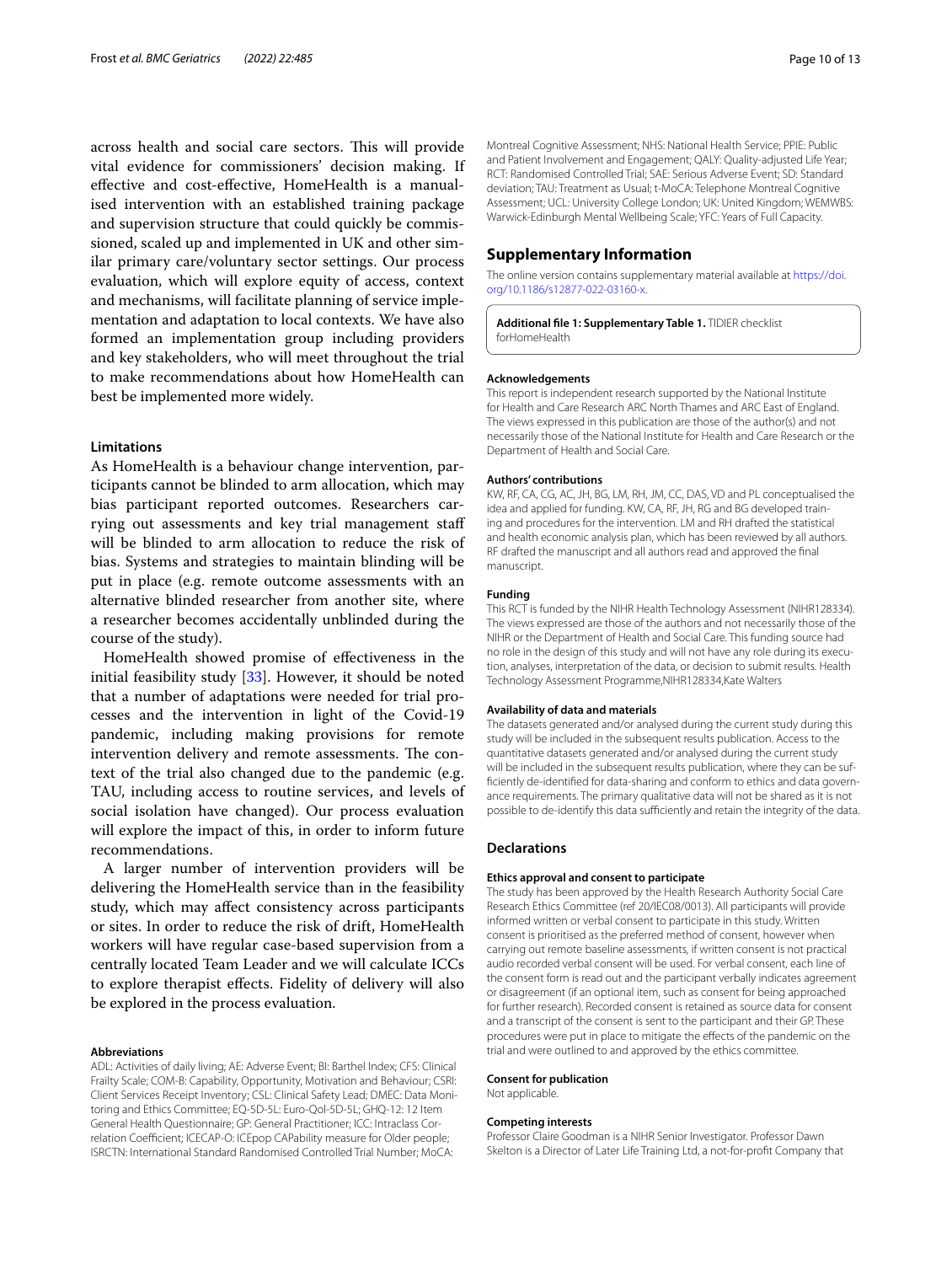delivers training to health and ftness professionals working in exercise with older people. This includes training in the Otago Exercises (which form part of the exercise intervention in HomeHealth). Professor Pip Logan is a NIHR Senior Investigator. All other co-authors declare no confict of interest.

#### **Author details**

<sup>1</sup> Research Department of Primary Care and Population Health, University College London, London, UK. <sup>2</sup> Centre for Research in Public Health and Community Care, University of Hertfordshire, Hatfield, UK. <sup>3</sup> Academic Unit for Ageing and Stroke Research, University of Leeds, Bradford Institute for Health Research, Bradford, UK. <sup>4</sup>Patient and Public Involvement Member, London, UK.<br><sup>5</sup>Division of Psychiatry University College London, London, UK. <sup>6</sup>Denartment Division of Psychiatry, University College London, London, UK. <sup>6</sup>Department of Psychology, King's College London, London, UK. <sup>7</sup>NIHR Policy Research Unit in Health and Social Care Workforce, King's College London, London, UK. <sup>8</sup> Department of Physiotherapy and Paramedicine, Glasgow Caledonian University, Glasgow, UK. <sup>9</sup> Centre for Health and Social Care Research, Kingston University & St George's University, London, UK. <sup>10</sup> Faculty of Medicine & Health Sciences, University of Nottingham, Nottingham, UK.

## Received: 11 March 2022 Accepted: 24 May 2022 Published online: 04 June 2022

#### **References**

- <span id="page-10-0"></span>1. Clegg A, Young J, Ilife S, Rikkert MO, Rockwood K. Frailty in elderly people. The Lancet. 2013;381(9868):752–62.
- <span id="page-10-1"></span>2. O'Caoimh R, Sezgin D, O'Donovan MR, Molloy DW, Clegg A, Rockwood K, et al. Prevalence of frailty in 62 countries across the world: a systematic review and meta-analysis of population-level studies. Age Ageing. 2021;50(1):96–104.
- <span id="page-10-2"></span>3. Gale CR, Cooper C, Aihie SA. Prevalence of frailty and disability: fndings from the English Longitudinal Study of Ageing. Age Ageing. 2014;44(1):162–5.
- <span id="page-10-3"></span>4. Vermeiren S, Vella-Azzopardi R, Beckwée D, Habbig A-K, Scafoglieri A, Jansen B, et al. Frailty and the Prediction of Negative Health Outcomes: A Meta-Analysis. Journal of the American Medical Directors Association. 2016;17(12):1163.e1-.e17.
- 5. Kojima G. Frailty as a Predictor of Nursing Home Placement Among Community-Dwelling Older Adults: A Systematic Review and Metaanalysis. J Geriatr Phys Ther. 2018;41(1):42–8.
- 6. Kojima G, Ilife S, Jivraj S, Walters K. Association between frailty and quality of life among community-dwelling older people: a systematic review and meta-analysis. J Epidemiol Community Health. 2016;70(7):716–21.
- <span id="page-10-4"></span>7. Kojima G, Taniguchi Y, Ilife S, Walters K. Frailty as a predictor of Alzheimer disease, vascular dementia, and all dementia among community-dwelling older people: a systematic review and meta-analysis. J Am Med Dir Assoc. 2016;17(10):881–8.
- <span id="page-10-5"></span>8. Bock JO, Konig HH, Brenner H, Haefeli WE, Quinzler R, Matschinger H, et al. Associations of frailty with health care costs–results of the ESTHER cohort study. BMC Health Serv Res. 2016;16:128.
- 9. Hajek A, Bock JO, Saum KU, Matschinger H, Brenner H, Holleczek B, et al. Frailty and healthcare costs-longitudinal results of a prospective cohort study. Age Ageing. 2018;47(2):233–41.
- <span id="page-10-6"></span>10. García-Nogueras I, Oliva-Moreno J, Aranda-Reneo A, Peña-Longobardo LM, Abizanda P. Use of health resources and healthcare costs associated with frailty: the fradea study. J Nutr Health Ageing. 2017;21(2):207–14.
- <span id="page-10-7"></span>11. Kojima G, Taniguchi Y, Ilife S, Jivraj S, Walters K. Transitions between frailty states among community-dwelling older people: A systematic review and meta-analysis. Ageing Res Rev. 2019;50:81–8.
- <span id="page-10-8"></span>12. Drennan V, Walters K, Avgerinou C, Gardner B, Goodman C, Frost R, et al. Moving upstream in health promoting policies for older people with early frailty in England? A policy analysis. J Health Serv Res Policy. 2018;23(3):168–75.
- <span id="page-10-9"></span>13. Dent E, Morley JE, Cruz-Jentoft AJ, Woodhouse L, Rodriguez-Manas L, Fried LP, et al. Physical Frailty: ICFSR International Clinical Practice Guidelines for Identifcation and Management. J Nutr Health Aging. 2019;23(9):771–87.
- <span id="page-10-10"></span>14. Fried LP, Tangen CM, Walston J, Newman AB, Hirsch C, Gottdiener J, et al. Frailty in older adults: evidence for a phenotype. J Gerontol A Biol Sci Med Sci. 2001;56(3):M146–57.
- <span id="page-10-11"></span>15. Rockwood K, Song X, MacKnight C, Bergman H, Hogan DB, McDowell I, et al. A global clinical measure of ftness and frailty in elderly people. CMAJ. 2005;173(5):489–95.
- <span id="page-10-12"></span>16. Sezgin D, O'Donovan M, Woo J, Bandeen-Roche K, Liotta G, Fairhall N, et al. Early identifcation of frailty: Developing an international delphi consensus on pre-frailty. Arch Gerontol Geriatr. 2022;99: 104586.
- <span id="page-10-13"></span>17. Rickard F, Ibitoye S, Deakin H, Walton B, Thompson J, Shipway D, et al. The Clinical Frailty Scale predicts adverse outcome in older people admitted to a UK major trauma centre. Age Ageing. 2021;50(3):891–7.
- <span id="page-10-14"></span>18. Li Y, Pederson JL, Churchill TA, Wagg AS, Holroyd-Leduc JM, Alagiakrishnan K, et al. Impact of frailty on outcomes after discharge in older surgical patients: a prospective cohort study. CMAJ. 2018;190(7):E184–90.
- <span id="page-10-15"></span>19. England N. The NHS Long Term Plan. NHS England; 2019.
- <span id="page-10-16"></span>20. Serra-Prat M, Sist X, Domenich R, Jurado L, Saiz A, Roces A, et al. Effectiveness of an intervention to prevent frailty in pre-frail community-dwelling older people consulting in primary care: a randomised controlled trial. Age Ageing. 2017;46(3):401–7.
- <span id="page-10-17"></span>21. Racey M, Ali MU, Sherifali D, Fitzpatrick-Lewis D, Lewis R, Jovkovic M, et al. Efectiveness of physical activity interventions in older adults with frailty or prefrailty: a systematic review and meta-analysis. CMAJ Open. 2021;9(3):E728–43.
- <span id="page-10-18"></span>22. Huguet LG, González MN, Kostov B, Carmona MO, Francia CC, Nieto MC, et al. Pre Frail 80: Multifactorial Intervention to Prevent Progression of Pre-Frailty to Frailty in The Elderly. J Nutr Health Aging. 2018:1–9.
- 23. Yu R, Tong C, Ho F, Woo J. Efects of a Multicomponent Frailty Prevention Program in Prefrail Community-Dwelling Older Persons: A Randomized Controlled Trial. J Am Med Dir Assoc. 2020;21(2):294 e1- e10.
- 24. Ng TP, Feng L, Nyunt MS, Feng L, Niti M, Tan BY, et al. Nutritional, Physical, Cognitive, and Combination Interventions and Frailty Reversal Among Older Adults: A Randomized Controlled Trial. Am J Med. 2015;128(11):1225-36 e1.
- <span id="page-10-19"></span>25. Cameron I, Fairhall N, John B, Lockwood K, Monaghan N, Sherrington C, et al. A multifactorial interdisciplinary intervention in pre-frail older people: randomised trial. Innov Aging. 2017;1(Suppl 1):196.
- <span id="page-10-20"></span>26. Ruikes FGH, Adang EM, Assendelft WJJ, Schers HJ, Koopmans R, Zuidema SU. Cost-efectiveness of a multicomponent primary care program targeting frail elderly people. BMC Fam Pract. 2018;19(1):62.
- <span id="page-10-21"></span>27. Looman WM, Huijsman R, Bouwmans-Frijters CA, Stolk EA, Fabbricotti IN. Cost-efectiveness of the "Walcheren Integrated Care Model" intervention for community-dwelling frail elderly. Fam Pract. 2016;33(2):154–60.
- <span id="page-10-22"></span>28. Pena-Longobardo LM, Oliva-Moreno J, Zozaya N, Aranda-Reneo I, Trapero-Bertran M, Laosa O, et al. Economic evaluation of a multimodal intervention in pre-frail and frail older people with diabetes mellitus: the MID-FRAIL project. Expert Rev Pharmacoecon Outcomes Res. 2021;21(1):111–8.
- <span id="page-10-23"></span>29. Evers S, Dorresteijn TAC, Wijnen BFM, van Haastregt JCM, Kempen G, Zijlstra GAR. Economic evaluation of a home-based programme to reduce concerns about falls in frail, independently-living older people. Expert Rev Pharmacoecon Outcomes Res. 2020;20(6):641–51.
- <span id="page-10-24"></span>30. Gardner B, Jovicic A, Belk C, Kharicha K, Ilife S, Manthorpe J, et al. Specifying the content of home-based health behaviour change interventions for older people with frailty or at risk of frailty: an exploratory systematic review. BMJ Open. 2017;7(2): e014127.
- <span id="page-10-25"></span>31. Tappenden P, Campbell F, Rawdin A, Wong R, Kalita N. The clinical efectiveness and cost-efectiveness of home-based, nurse-led health promotion for older people: a systematic review. Health Technol Assess. 2012;16(20):1–72.
- <span id="page-10-26"></span>32. Liimatta H, Lampela P, Laitinen-Parkkonen P, Pitkala K. Efects of preventive home visits on older people's use and costs of health care services: A systematic review. European Geriatric Medicine. 2016;7(6):571–80.
- <span id="page-10-27"></span>33. Walters K, Frost R, Kharicha K, Avgerinou C, Gardner B, Ricciardi F, et al. Home-based health promotion for older people with mild frailty: the HomeHealth intervention development and feasibility RCT. Health Technol Assess. 2017;21(73):1–128.
- <span id="page-10-28"></span>34. Craig P, Dieppe P, Macintyre S, Michie S, Nazareth I, Petticrew M. Developing and evaluating complex interventions: the new Medical Research Council guidance. BMJ. 2008;337.
- <span id="page-10-29"></span>35. Morgan A, Ziglio E. Revitalising the evidence base for public health: an assets model. Promotion and Education. 2007;Suppl 2:17–22.
- <span id="page-10-30"></span>36. Baltes PB, Baltes MM. Psychological perspectives on successful aging: The model of selective optimization with compensation. In: Baltes P,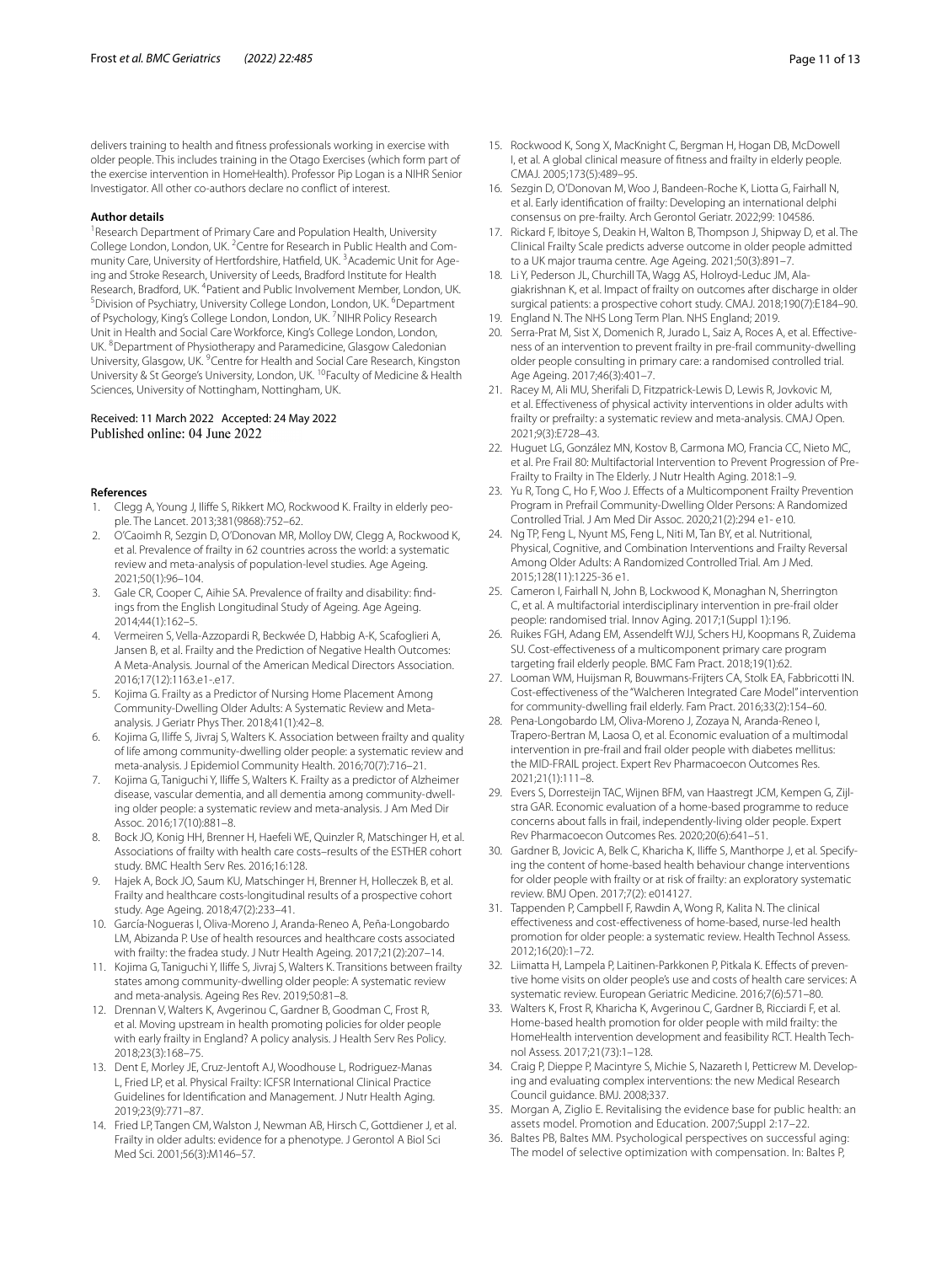Baltes M, editors. Successful aging: Perspectives from the behavioral sciences. New York: Cambridge University Press; 1990. p. 1–34.

- <span id="page-11-0"></span>37. Michie S, van Stralen MM, West R. The behaviour change wheel: a new method for characterising and designing behaviour change interventions. Implement Sci. 2011;6:42.
- <span id="page-11-1"></span>38. Frost R, Belk C, Jovicic A, Ricciardi F, Kharicha K, Gardner B, et al. Health promotion interventions for community-dwelling older people with mild or pre-frailty: a systematic review and meta-analysis. BMC Geriatr. 2017;17(1):157.
- <span id="page-11-2"></span>39. Frost R, Kharicha K, Jovicic A, Liljas AEM, Ilife S, Manthorpe J, et al. Identifying acceptable components for home-based health promotion services for older people with mild frailty: A qualitative study. Health Soc Care Community. 2018;26(3):393–403.
- <span id="page-11-3"></span>40. Avgerinou C, Gardner B, Kharicha K, Frost R, Liljas A, Elaswarapu R, et al. Health promotion for mild frailty based on behaviour change: Perceptions of older people and service providers. Health Soc Care Community. 2019;27(5):1333–43.
- <span id="page-11-4"></span>41. Hofmann TC, Glasziou PP, Boutron I, Milne R, Perera R, Moher D, et al. Better reporting of interventions: template for intervention description and replication (TIDieR) checklist and guide. BMJ. 2014;348: g1687.
- <span id="page-11-5"></span>42. Thomas S, Mackintosh S, Halbert J. Does the "Otago exercise programme" reduce mortality and falls in older adults?: a systematic review and meta-analysis. Age Ageing. 2010;39(6):681–7.
- <span id="page-11-6"></span>43. Chiu HL, Yeh TT, Lo YT, Liang PJ, Lee SC. The efects of the Otago Exercise Programme on actual and perceived balance in older adults: A meta-analysis. PLoS ONE. 2021;16(8): e0255780.
- <span id="page-11-7"></span>44. Clegg A, Bates C, Young J, Ryan R, Nichols L, Ann Teale E, et al. Development and validation of an electronic frailty index using routine primary care electronic health record data. Age Ageing. 2016;45(3):353–60.
- <span id="page-11-8"></span>45. Shah S, Vanclay F, Cooper B. Improving the sensitivity of the Barthel Index for stroke rehabilitation. J Clin Epidemiol. 1989;42(8):703–9.
- <span id="page-11-19"></span>46. Harwood R, Ebrahim S. The validity, reliability and responsiveness of the Nottingham Extended Activities of Daily Living scale in patients undergoing total hip replacement. Disabil Rehabil. 2002;24(7):371–7.
- <span id="page-11-11"></span>47. Op Het Veld LPM, de Vet HCW, van Rossum E, Kempen G, van Kuijk SMJ, Beurskens A. Substitution of Fried's performance-based physical frailty criteria with self-report questions. Arch Gerontol Geriatr. 2018;75:91–5.
- <span id="page-11-20"></span>48. Hurtig-Wennlof A, Hagstromer M, Olsson LA. The International Physical Activity Questionnaire modifed for the elderly: aspects of validity and feasibility. Public Health Nutr. 2010;13(11):1847–54.
- <span id="page-11-21"></span>49. IPAQ. Guidelines for Data Processing and Analysis of the International Physical Activity Questionnaire (IPAQ) Short and Long Forms. November 2005.
- <span id="page-11-22"></span>50. Rubenstein LZ, Harker JO, Salva A, Guigoz Y, Vellas B. Screening for undernutrition in geriatric practice: developing the short-form mini-nutritional assessment (MNA-SF). J Gerontol A Biol Sci Med Sci. 2001;56(6):M366–72.
- <span id="page-11-23"></span>51. Brooks R RR, De Charro F, editors. The measurement and valuation of health status using EQ-5D: a European perspective: evidence from the EuroQol BIOMED Research Programme.: Springer Science & Business Media; 2013.
- <span id="page-11-24"></span>52. Bulamu NB, Kaambwa B, Ratclife J. A systematic review of instruments for measuring outcomes in economic evaluation within aged care. Health Qual Life Outcomes. 2015;13:179.
- <span id="page-11-25"></span>53. Tennant R, Hiller L, Fishwick R, Platt S, Joseph S, Weich S, et al. The Warwick-Edinburgh Mental Well-being Scale (WEMWBS): development and UK validation. Health Qual Life Outcomes. 2007;5:63.
- <span id="page-11-26"></span>54. Goldberg DP, Gater R, Sartorius N, Ustun TB, Piccinelli M, Gureje O, et al. The validity of two versions of the GHQ in the WHO study of mental illness in general health care. Psychol Med. 1997;27(1):191–7.
- <span id="page-11-27"></span>55. Hughes ME, Waite LJ, Hawkley LC, Cacioppo JT. A Short Scale for Measuring Loneliness in Large Surveys: Results From Two Population-Based Studies. Res Aging. 2004;26(6):655–72.
- <span id="page-11-28"></span>56. Nasreddine ZS, Phillips NA, Bedirian V, Charbonneau S, Whitehead V, Collin I, et al. The Montreal Cognitive Assessment, MoCA: a brief screening tool for mild cognitive impairment. J Am Geriatr Soc. 2005;53(4):695–9.
- <span id="page-11-29"></span>57. Pendlebury ST, Welch SJ, Cuthbertson FC, Mariz J, Mehta Z, Rothwell PM. Telephone assessment of cognition after transient ischemic attack and stroke: modifed telephone interview of cognitive status and telephone Montreal Cognitive Assessment versus face-to-face Montreal

Cognitive Assessment and neuropsychological battery. Stroke. 2013;44(1):227–9.

- <span id="page-11-30"></span>58. Zietemann V, Kopczak A, Muller C, Wollenweber FA, Dichgans M. Validation of the Telephone Interview of Cognitive Status and Telephone Montreal Cognitive Assessment Against Detailed Cognitive Testing and Clinical Diagnosis of Mild Cognitive Impairment After Stroke. Stroke. 2017;48(11):2952–7.
- <span id="page-11-31"></span>59. Lamb SE, Jorstad-Stein EC, Hauer K, Becker C. Development of a common outcome data set for fall injury prevention trials: the Prevention of Falls Network Europe consensus. J Am Geriatr Soc. 2005;53(9):1618–22.
- <span id="page-11-18"></span>60. Hoefman R, Van Exel N, Brouwer W. iMTA valuation of informal care questionnaire (iVICQ). Retrieved. 2011;17(11):2013.
- <span id="page-11-32"></span>61. Berks J, McCormick R. Screening for alcohol misuse in elderly primary care patients: a systematic literature review. Int Psychogeriatr. 2008;20(6):1090–103.
- <span id="page-11-33"></span>62. Housing. Mo. English indices of deprivation: UK Government; 2019 [Available from: [http://imd-by-postcode.opendatacommunities.org/](http://imd-by-postcode.opendatacommunities.org/imd/2019) [imd/2019.](http://imd-by-postcode.opendatacommunities.org/imd/2019)
- <span id="page-11-14"></span>63. Beecham J, Knapp M. Costing psychiatric interventions. In: Thorncroft G, editor. Measuring Mental Health Needs. 2nd Edition ed: Gaskell; 2001. p. 200–24.
- <span id="page-11-9"></span>64. Fortinsky R, Granger C, Selzter G. The Use of Functional Assessment in Understanding Home Care Needs. Medical Care. 1981;XIX(5).
- <span id="page-11-10"></span>65. Ferrucci L, Guralnik JM, Studenski S, Fried LP, Cutler GB Jr, Walston JD, et al. Designing randomized, controlled trials aimed at preventing or delaying functional decline and disability in frail, older persons: a consensus report. J Am Geriatr Soc. 2004;52(4):625–34.
- <span id="page-11-12"></span>66. Stefen TM, Hacker TA, Mollinger L. Age- and gender-related test performance in community-dwelling elderly people: Six-Minute Walk Test, Berg Balance Scale, Timed Up & Go Test, and gait speeds. Phys Ther. 2002;82(2):128–37.
- <span id="page-11-13"></span>67. Mijnarends DM, Meijers JM, Halfens RJ, ter Borg S, Luiking YC, Verlaan S, et al. Validity and reliability of tools to measure muscle mass, strength, and physical performance in community-dwelling older people: a systematic review. J Am Med Dir Assoc. 2013;14(3):170–8.
- <span id="page-11-15"></span>68. PSSRU - Curtis L, Burns, A. . Unit Costs of Health and Social Care 2016. 2016 [cited 05.05.19]. Canterbury: Personal Social Services Research Unit, [cited 05.05.19]. Available from: [http://www.pssru.ac.uk/project](http://www.pssru.ac.uk/project-pages/unit-costs/2016/index.php)[pages/unit-costs/2016/index.php](http://www.pssru.ac.uk/project-pages/unit-costs/2016/index.php).
- <span id="page-11-16"></span>69. Improvement N. NHS Improvement. Reference costs 2017–2018. 2018 05.05.19. Available from: [https://improvement.nhs.uk/resources/refer](https://improvement.nhs.uk/resources/reference-costs/) [ence-costs/.](https://improvement.nhs.uk/resources/reference-costs/)
- <span id="page-11-17"></span>70. Committee BJF. British National Formulary. In: Society. BMAaRP, editor. 2018.
- <span id="page-11-34"></span>71. Turner-Stokes L. Goal attainment scaling (GAS) in rehabilitation: a practical guide. Clin Rehabil. 2009;23(4):362–70.
- <span id="page-11-35"></span>72. Hsieh Y-W, Wang C-H, Wu S-C, Chen P-C, Sheu C-F, Hsieh C-L. Establishing the minimal clinically important diference of the Barthel Index in stroke patients. Neurorehabil Neural Repair. 2007;21(3):233–8.
- <span id="page-11-36"></span>73. Smeeth L, Ng ES-W. Intraclass correlation coefficients for cluster randomized trials in primary care: data from the MRC Trial of the Assessment and Management of Older People in the Community. Controlled clinical trials. 2002;23(4):409–21.
- <span id="page-11-37"></span>74. Hunter RM, Baio G, Butt T, Morris S, Round J, Freemantle N. An educational review of the statistical issues in analysing utility data for costutility analysis. Pharmacoeconomics. 2015;33(4):355–66.
- <span id="page-11-38"></span>75. Sullivan TR, White IR, Salter AB, Ryan P, Lee KJ. Should multiple imputation be the method of choice for handling missing data in randomized trials? Stat Methods Med Res. 2018;27(9):2610–26.
- <span id="page-11-39"></span>76. White IR, Horton NJ, Carpenter J, Pocock SJ. Strategy for intention to treat analysis in randomised trials with missing outcome data. BMJ. 2011;342: d40.
- <span id="page-11-40"></span>77. Braun V, Clarke V. One size fts all? What counts as quality practice in (refexive) thematic analysis? Qual Res Psychol. 2020;18(3):328–52.
- <span id="page-11-41"></span>78. May CR, Mair FS, Dowrick CF, Finch TL. Process evaluation for complex interventions in primary care: understanding trials using the normalization process model. BMC Fam Pract. 2007;8:42.
- <span id="page-11-42"></span>79. University of Birmingham. Use of ICECAP in decision making 2019 [Available from: [https://www.birmingham.ac.uk/research/activity/mds/](https://www.birmingham.ac.uk/research/activity/mds/projects/HaPS/HE/ICECAP/decision-making/index.aspx) [projects/HaPS/HE/ICECAP/decision-making/index.aspx.](https://www.birmingham.ac.uk/research/activity/mds/projects/HaPS/HE/ICECAP/decision-making/index.aspx)